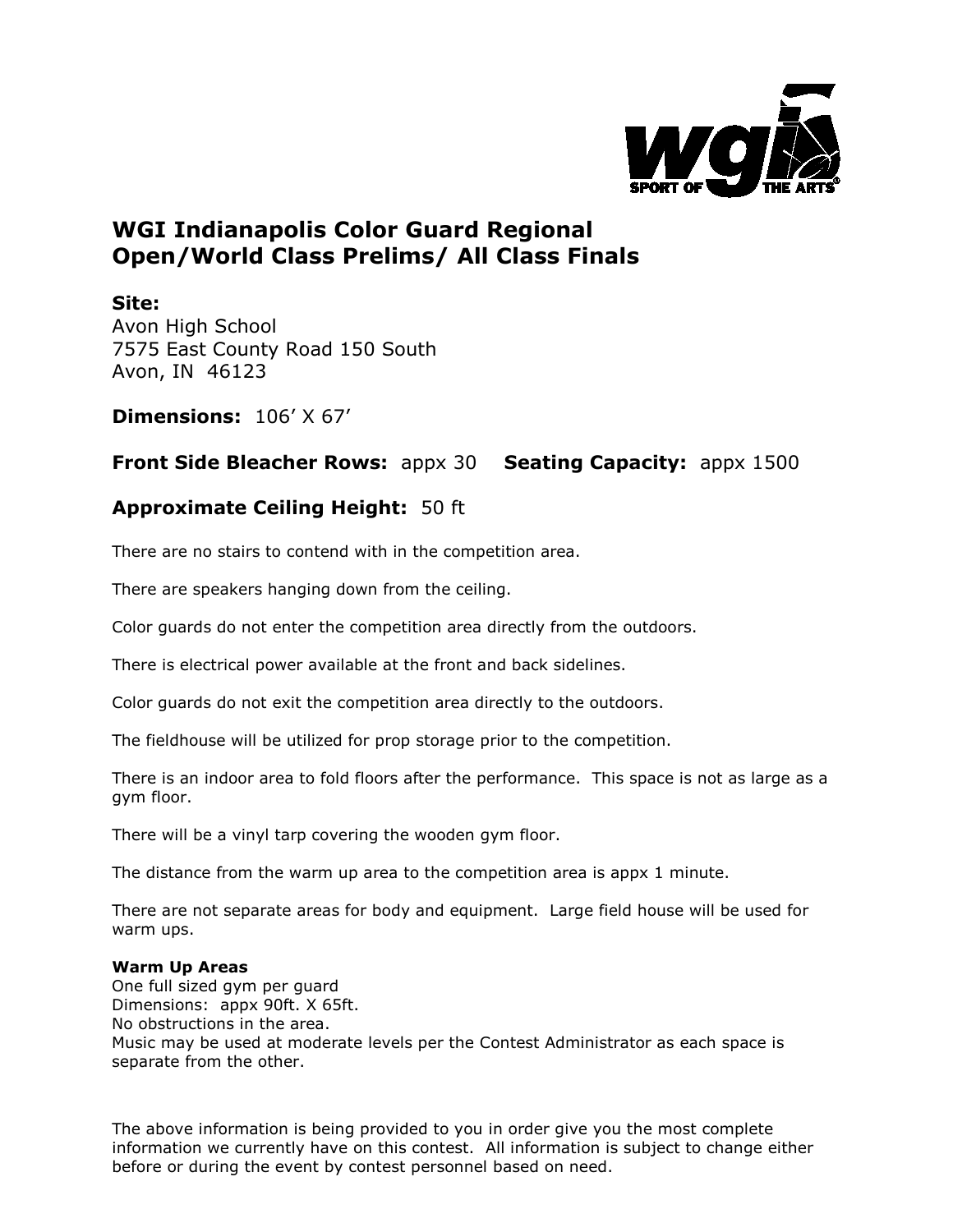

Garage door entrance Height - 126" Width 143"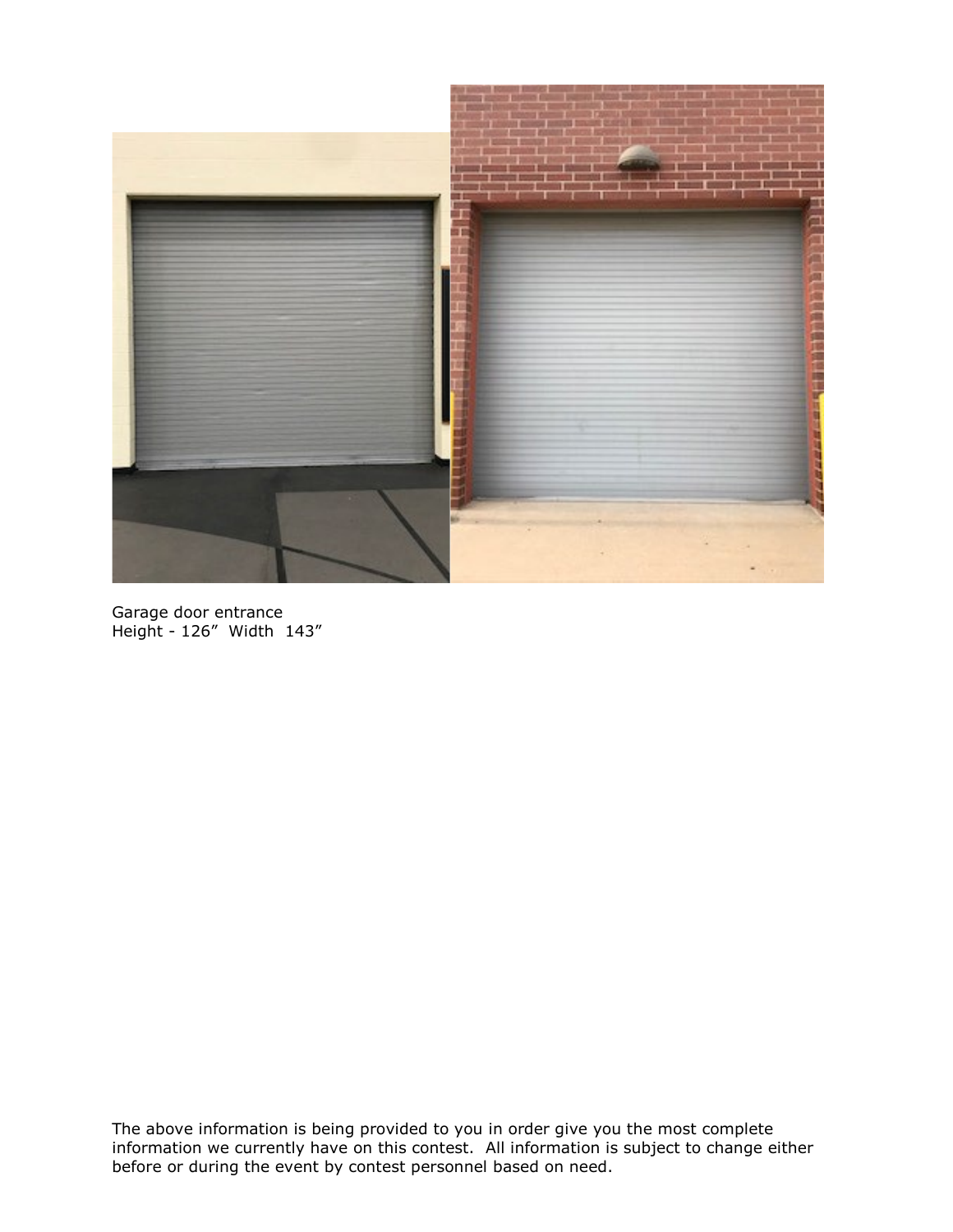

Auxiliary Gym Entrance/Exit Height – 84" Width – 62"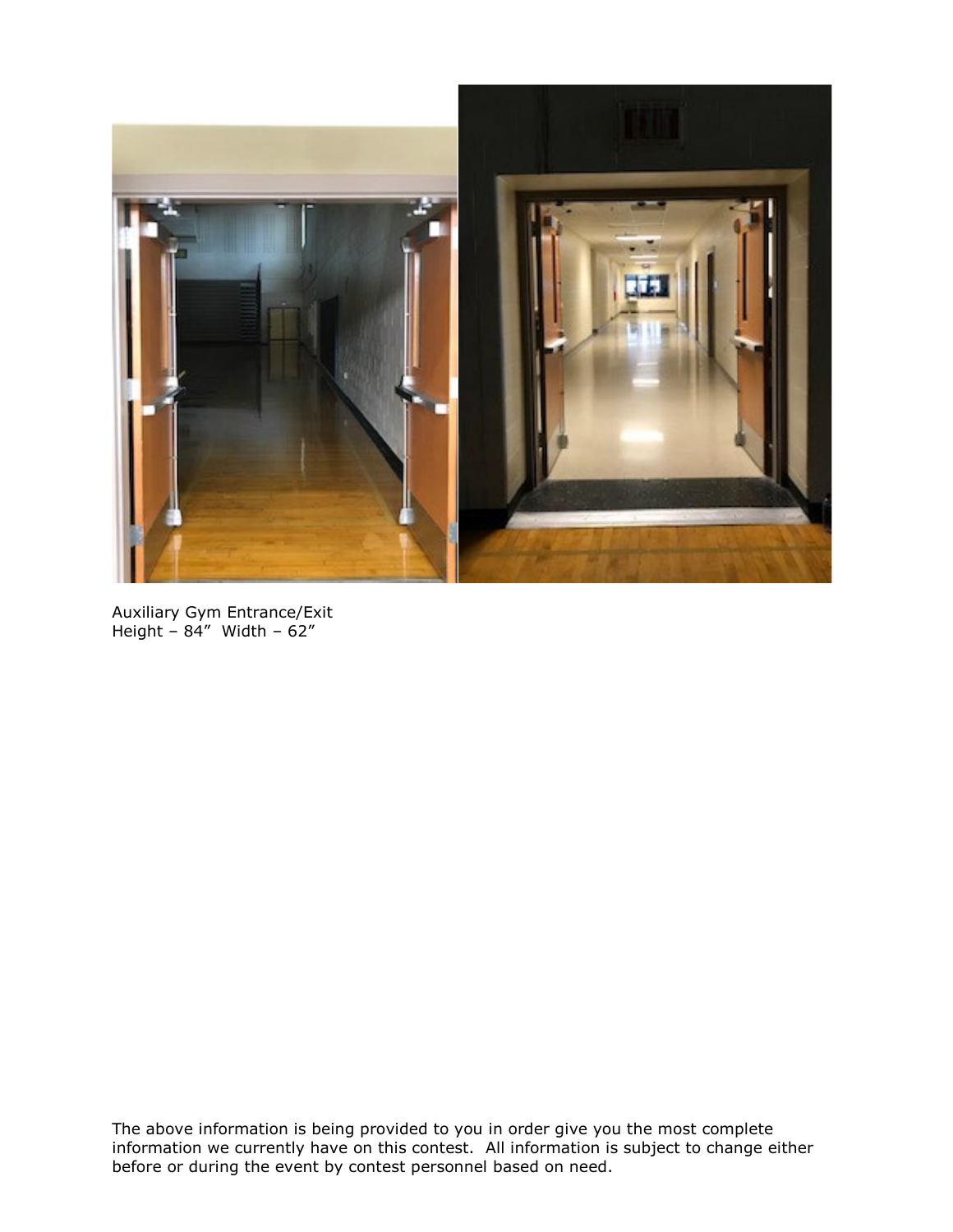

Halls to /Fieldhouse prop storage Height – 84" Width – 65"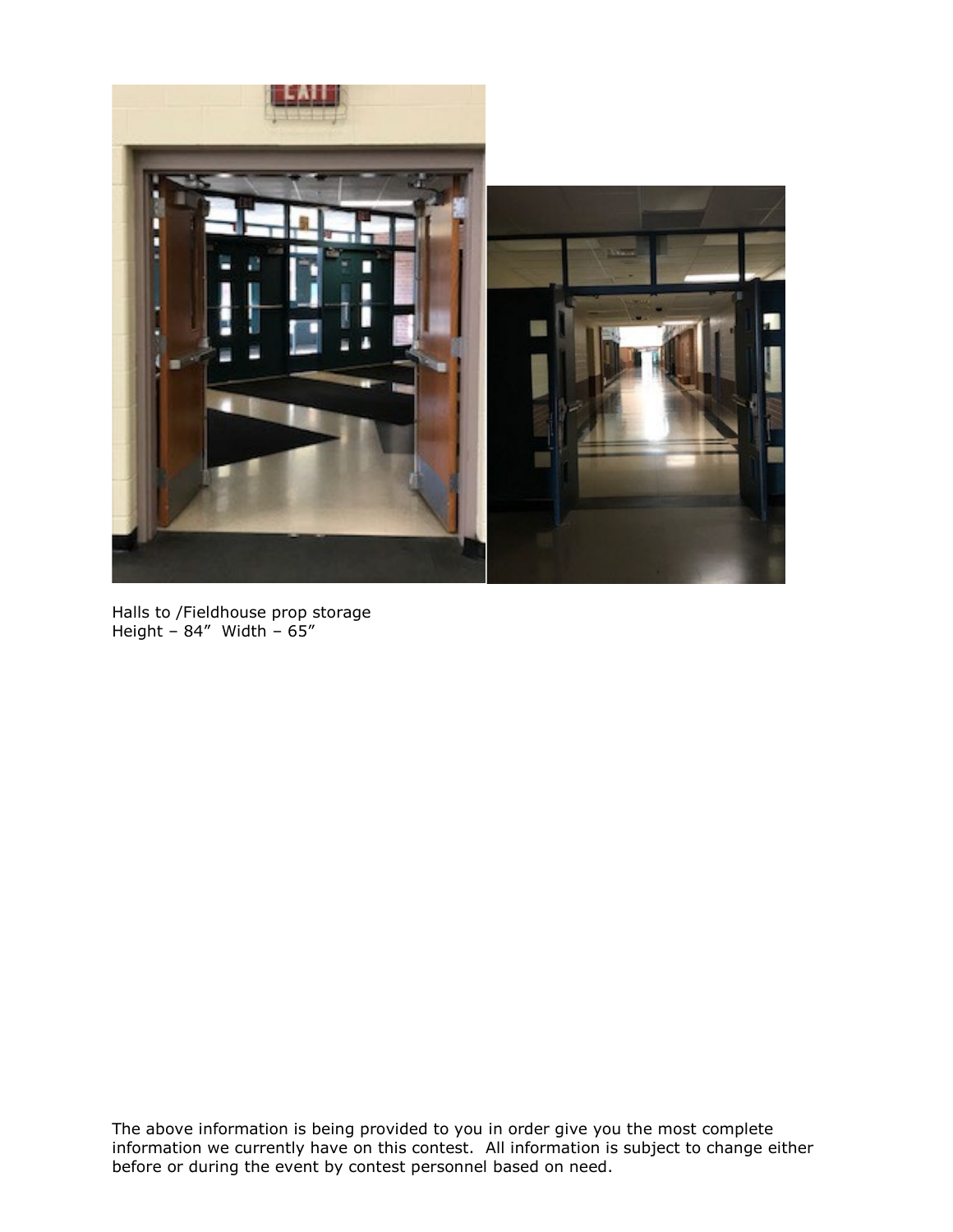

Doors to tarp folding – center bar will be removed Height - 84" Width – 64"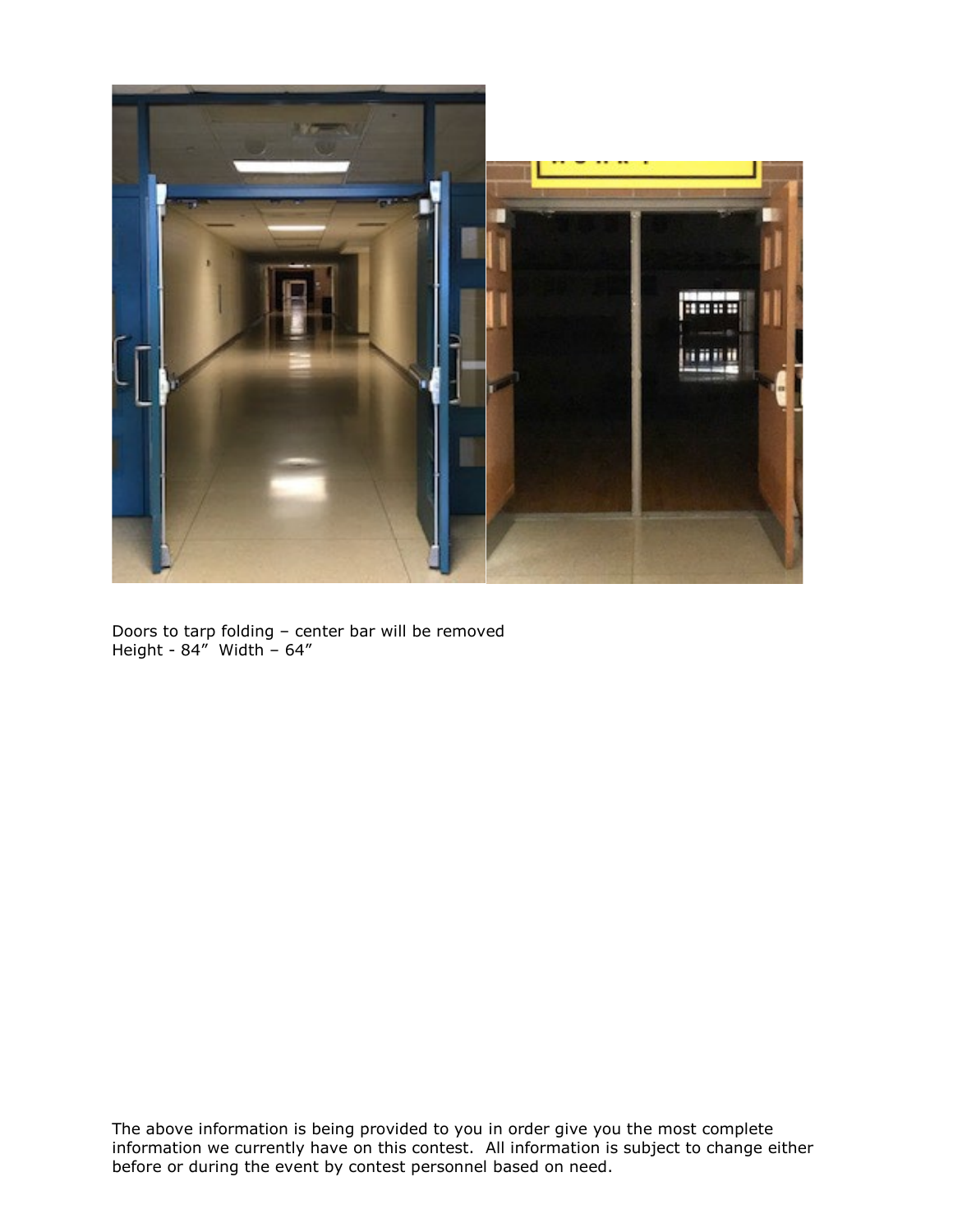

Height - 84" Width – 64"